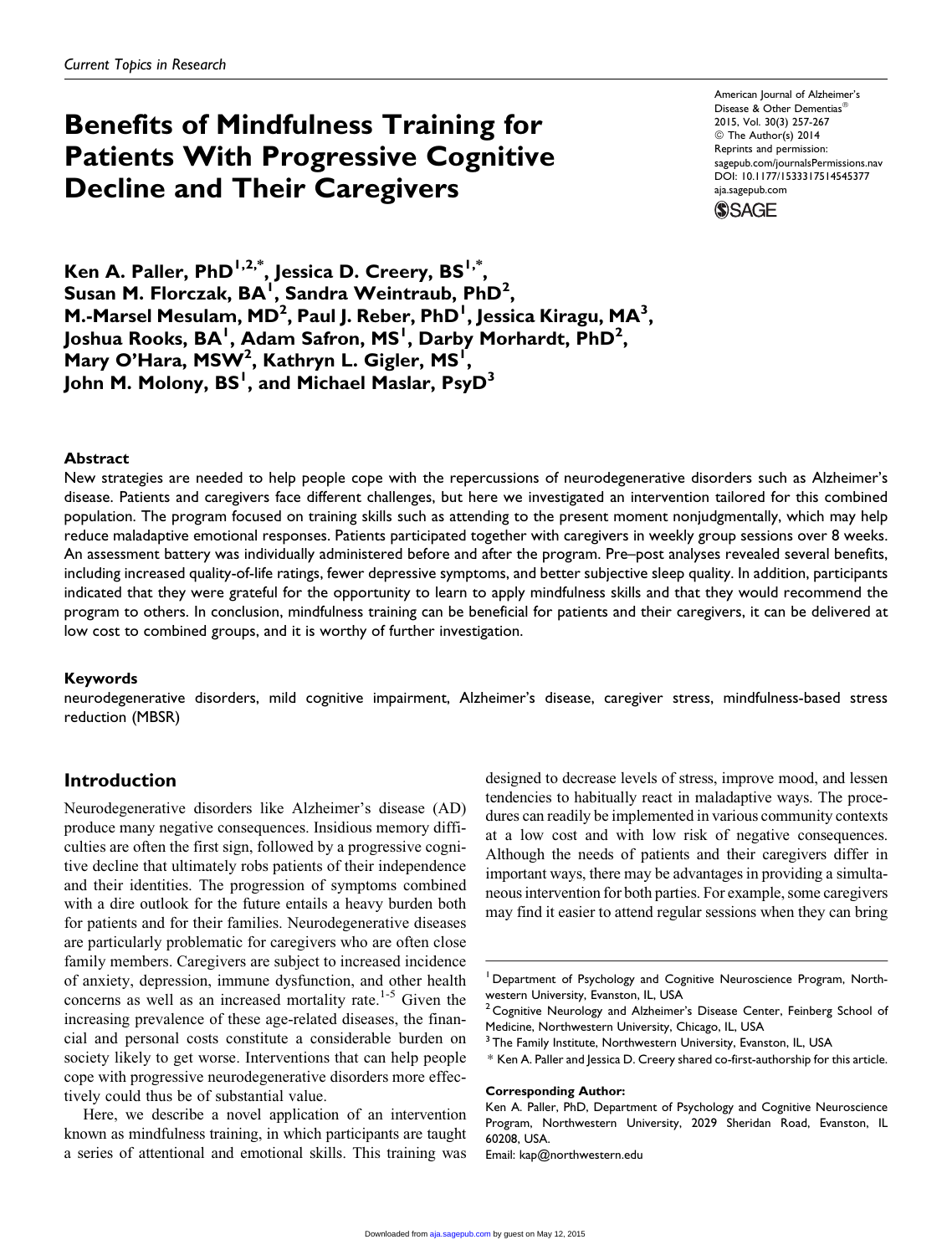the patient along, participating together may turn out to be an enjoyable group activity, and caregiver support with practicing skills between sessions may increase patient compliance and success. Moreover, psychological benefits may lead to improved patient–caregiver interactions. Accordingly, we tailored a program of mindfulness training to be applicable to the needs and abilities of both patients with early-stage cognitive difficulties and their caregivers.

Mindfulness is a term with multiple possible definitions, but the meaning here is most closely tied to the idea of maintaining awareness to events of the present moment with acceptance. The mindfulness intervention we applied has its roots in Buddhist contemplative traditions and the program of Mindfulness-Based Stress Reduction (MBSR) developed by Jon Kabat-Zinn.<sup>6</sup> Such programs typically last 8 weeks and consist of weekly group sessions, each with a different learning assignment. The training protocol we adapted similarly emphasizes each individual's ability to deeply experience and enjoy the present moment. This approach may be particularly useful for counteracting worries about the future that are so prevalent in patients and caregivers.

Prior studies have not examined mindfulness training for patients with Alzheimer's disease or for combined groups of patients and caregivers. However, similar psychosocialeducational programs have been applied to a variety of other clinical disorders.7-10 A recent review and metaanalysis of research in this area highlighted evidence for improvements in depression, anxiety, and pain. $11$  Although there is still much to learn about the mechanisms whereby mindfulness training can be beneficial, some research has documented brain changes that might be relevant. For example, one study found increases in measures of regional gray matter density following an MBSR intervention.<sup>12</sup> Although a variety of other findings from recent research on mindfulness could be mentioned in this context, we focus here on the literature most relevant to applications of mindfulness therapies in elder individuals with memory dysfunction and in caregivers of such individuals.

Mindfulness training and related interventions may be particular beneficial for dementia caregivers.<sup>13</sup> Such individuals may learn to regard distressing thoughts in a detached and nonjudgmental manner, leading to decreased depression and anxiety due to an improved sense of self-efficacy,<sup>14</sup> in keeping with interventions previously found to combat caregiver stress.<sup>15</sup> In caregivers aged 60 to 85 years, McBee<sup>16(p262)</sup> reported that mindfulness therapy led to a ''decrease in stress and somatic complaints as well as an increased satisfaction in the caring role.'' Several accounts indicate that mindfulness methods can be useful for the well-being of patients and family members during advanced aging and in the progression of  $AD$ .<sup>17-19</sup> Although the extant research provides a firm basis for hypothesizing that caregivers have much to gain from a program of mindfulness training, what remains unclear is how valuable such a program would be for patients with memory impairment, and whether an intervention with patients and their caregivers together can be successful.

Although there have been no formal investigations of whether mindfulness interventions can be helpful in the earliest stages of AD, there is evidence that mindfulness training can be implemented with success in other groups of older individuals.<sup>20-22</sup> In the present study, we targeted patients having mild cognitive symptoms, on the assumption that their capabilities would allow them to be active participants and gain from the instruction. Many types of memory are preserved in early stages of AD, including the skill-learning abilities and other repetition-based capacities that may be necessary for learning mindfulness skills.<sup>23-26</sup> Importantly, caregivers can support patients in learning and practicing mindfulness skills.

In our study, we included a broad spectrum of participants. We sought results that would pertain to the type of mindfulness program that might be possible in typical communities, where groups would not be restricted to any one narrowly defined patient or caregiver category. Therefore, patients having various age-related cognitive deficits were included as long as symptoms were not prohibitively advanced.

To characterize the participants and assess effects of the intervention, we administered a broad set of tests once before and again after the intervention. Although we did not contrast pre–post effects with those of any other interventions, in the discussion section we consider possibilities for future research to directly compare mindfulness programs to other potentially useful interventions. The chief purpose of the study was to implement a mindfulness program for patients and caregivers that could be a model for future interventions. Our chief hypothesis was that patients and caregivers who completed the program would experience improvements in well-being and mood. Results are presented that can guide the future application of these sorts of therapeutic strategies and that may also have implications for the more general use of mindfulness training in groups of older individuals, including those who are healthy, those having a disease, and those taking on a caregiver role for someone else.

# **Methods**

## Participants

Recruitment efforts emphasized patient–caregiver pairs, but individual caregivers and individual patients were also allowed to participate. None of the procedures required having a partner present. The inclusion criteria were (1) patient or caregiver status, (2) willingness to participate in the intervention and the testing sessions, and (3) the ability to understand instructions and complete the various tasks entailed by the assessment and intervention procedures. Participants were recruited through the university Alzheimer's Disease Center, local advertisements, and word of mouth.

The final sample was comprised of 37 participants. Demographic information is provided in Table 1. The sample included 29 individuals who were part of a patient–caregiver pair (including 2 caregivers who attended with the same patient and 2 caregivers who attended with patients who participated in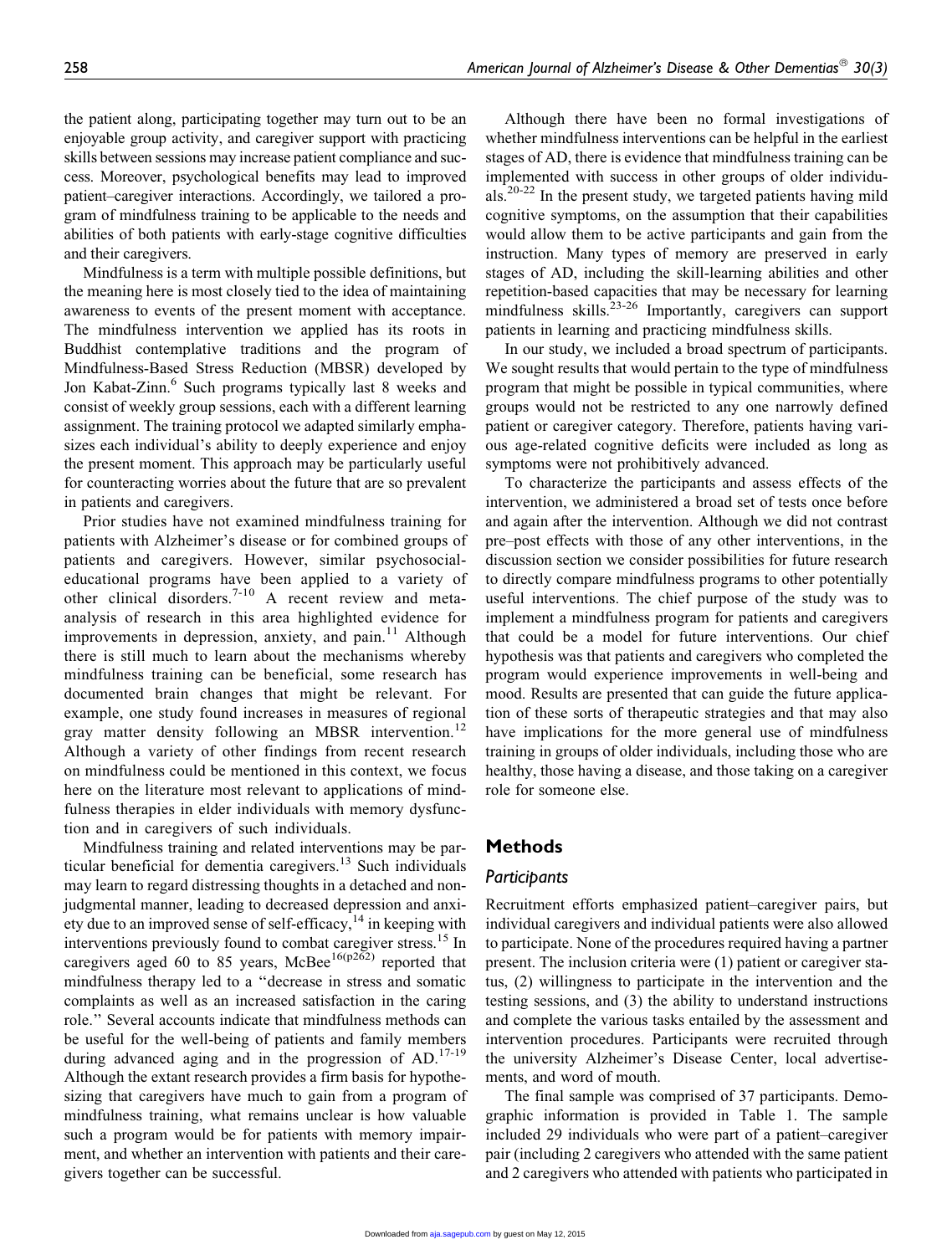|  |  | Table 1. Participant Demographics. |  |
|--|--|------------------------------------|--|
|--|--|------------------------------------|--|

|           | Type of Participant Number of Participants Age Range, years Mean Age, years |           |      | <b>Gender Composition</b> | Mean Years of Education |
|-----------|-----------------------------------------------------------------------------|-----------|------|---------------------------|-------------------------|
| Patient   |                                                                             | 55-81     | 72.0 | 12 males and 5 females    | 17.I                    |
| Caregiver | 20                                                                          | $31 - 98$ | 62.5 | 4 males and 16 females    | 16.6                    |

Table 2. Mindfulness Training Sessions.

| Week   | Lesson                                                  | Practices                                                        |
|--------|---------------------------------------------------------|------------------------------------------------------------------|
| Week I | Overview of mindfulness                                 | Mindfulness of breath; mindfulness of body; mindful check-in     |
| Week 2 | Mindfulness as remembering; connecting mind and body    | Gentle standing yoga; mindfulness of pleasant events             |
| Week 3 | Pain and suffering                                      | Gentle floor yoga; mindfulness of pleasant and unpleasant events |
| Week 4 | Integrating mindfulness into everyday life              | Mindfulness of breath and body                                   |
| Week 5 | Observing what is happening without getting involved    | Mindfulness of thoughts                                          |
| Week 6 | Having compassion when you are in pain; sleep hygiene   | Loving-kindness practice                                         |
| Week 7 | Being open to whatever happens                          | Choiceless awareness; walking meditation                         |
| Week 8 | How to keep up a meditation practice; outside resources |                                                                  |
|        | for continuing practice                                 |                                                                  |

the intervention but could not undergo the assessments, and so were not included in the final sample). Patients who participated without a caregiver  $(n = 4)$  were deemed to be functioning at a level sufficient for learning mindfulness skills on their own. An additional 6 individuals dropped out of the study before completing the procedure. The final sample was mostly caucasian and included 1 African-American and 2 Hispanic participants.

Most of the patients were diagnosed either with dementia likely due to AD neuropathology  $(n = 9)$  or with mild cognitive impairment (MCI;  $n = 2$ ) based on published research diagnostic criteria.<sup>27,28</sup> Other patients had memory loss due to multiple strokes  $(n = 2)$ , memory complaints without a clinical diagnosis ( $n = 3$ ), or frontotemporal dementia ( $n = 1$ ). Caregivers for the patients were their spouses (n = 13), adult children (n = 5), a daughter-inlaw (n = 1), and a mother-in-law (n = 1). Participants gave written informed consent (all participants were able to consent for themselves). Monetary compensation of US\$100 was provided to cover transportation costs.

## Procedure

Participants completed an assessment battery within 2 weeks of starting the program (mean 7.7 days prior to start) and again within 2 weeks of completing the program (mean 3.4 days after completion). Testing was conducted individually and lasted 1 to 2 hours. A posttreatment questionnaire to evaluate participants' experiences in the program was completed along with the second assessment battery. The mindfulness program included 8 sessions, scheduled on a weekly basis, and each lasting approximately 90 minutes. Data presented were collapsed across 4 separate 8-week groups, each with 7 to 12 participants. Groups met in a medical school conference room or in a classroom in a local senior center. The full procedure received approval from the appropriate institutional review board.

## Mindfulness Program

Group sessions were designed with a specific orientation to the needs of patients with memory loss due to a terminal illness and to the needs of their caregivers. The pace of instruction was slow, physical exertion requirements were minimal, and the leader was constantly attentive to participants' level of understanding. As outlined in Table 2, sessions included a progression of mindfulness practices, such as attending to breathing, attending to bodily sensations, attending to movement, and attending to thoughts with acceptance. Although the general features resembled that of typical MBSR programs, there were also elements drawn from dialectical behavior therapy and from acceptance and commitment therapy.

To help incorporate mindfulness into daily life, exercises were practiced during group sessions and participants were asked to engage in specific exercises between sessions. These exercises (''homework'') related to each week's teaching goals, and participants were asked to spend 30 to 60 minutes each day on these exercises and to keep a written record. Participants were also given a CD, with separate audio tracks that guided participants through the specific exercises for each week.

Weekly group sessions thus included a discussion of the mindfulness practices from the previous week; introduction and discussion of a new mindfulness concept; and assignment of the next week's homework. Meditation periods were shorter than in typical MBSR programs, with less homework and no extended retreat. An example of a session that covered some of the key concepts in a similar way (but was not part of the present program) is available online ([http://pallerlab.psych.](http://pallerlab.psych.northwestern.edu/workshop.html) [northwestern.edu/workshop.html\)](http://pallerlab.psych.northwestern.edu/workshop.html).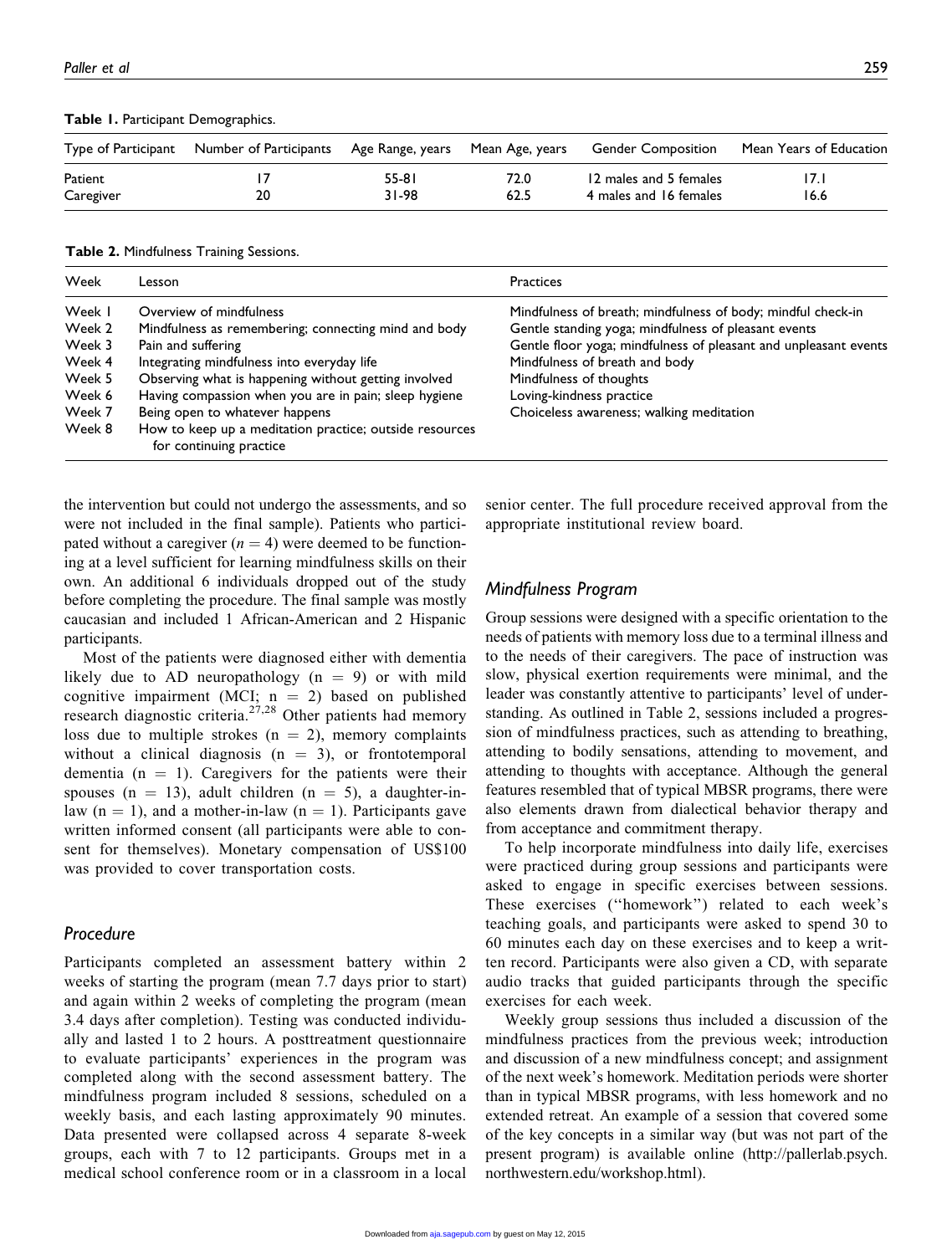## Assessment

Tests were selected to fully characterize cognitive and psychological status at the outset, to cover a range of possible intervention effects, and to be repeatable on 2 testing occasions. However, our primary predictions for intervention effects concerned depression and quality of life. Patients completed these tests in an interview format with an experimenter. Caregivers completed questionnaires at their own pace.

The following tests were included for all patients and caregivers:

- $\bullet$ Quality of life in AD (QOL-AD)<sup>29</sup>: This test was created to be straightforward for people with some cognitive decline. Each participant rated his or her own circumstances. The 13 items pertain to factors often indicative of general feelings about one's life, such as relationships with family and friends, living situation, and mood. Each item was rated on a 4-point scale (poor/fair/ good/excellent), yielding a maximum possible score of 52 (excellent on all factors). Scores were prorated for 6 single participants who, understandably, did not complete the item about marital satisfaction. Scores in our sample ranged from 16 to 52 points.
- $\bullet$ Geriatric Depression Scale  $(GDS)^{30}$ : The GDS was designed to assess depression in geriatric populations. The 30-item scale yields scores indicative of normal mood (0-9), mildly depressed (10-19), or severely depressed (20-30). In the initial session, most participants scored in the normal range (9 patients and 12 caregivers), some scored in the mildly depressed range (7 patients and 4 caregivers), and a few in the severely depressed range (1 patient and 4 caregivers).
- $\bullet$ Pittsburg Sleep Quality Inventory  $(PSQI)^{31}$ : The PSQI provides a standard measure of subjective sleep quality. Higher scores indicate poorer sleep.
- $\bullet$ Beck Anxiety Inventory  $(BAI)^{32}$ : The BAI provides a standard measure of anxiety. Higher scores indicated more symptoms of anxiety.
- $\bullet$ Trail-Making Tests A and  $B^{33}$ : These tests assess executive visual attention and task switching, functions often thought to be dependent on the integrity of prefrontal cortex. Scores are tallied as the number of seconds to complete each of the 2 tests. In Part A, participants connect 25 numbered circles in sequential order, which requires minimal executive control. In Part B, the circles contain numbers and letters, so there is a large executive component; participants must alternate in sequence between numbers and letters, numerically and alphabetically, while inhibiting the automatic response of continuing with numbers alone or letters alone.
- $\bullet$  Repeatable Battery for the Assessment of Neuropsychological Status  $(RBANS)^{34}$ : The RBANS assesses multiple areas of cognitive function and includes different test forms for use across sessions. There is a total score as well as scores from 5 subscales, all age normed.

The following tests were included for caregivers only.

- $\bullet$  Revised Memory Problem and Behavior Checklist  $(RMPBC)^{35}$ : This test checks for the presence of memory-related problems, depression, and disruptive behaviors in the patients, and assesses the extent to which caregivers are distressed by these behaviors. Higher scores indicate higher prevalence of the behaviors and more distress for the caregiver. All caregivers completed this questionnaire, regardless of whether the patients they cared for participated in the study.
- $\bullet$ Short Form Health Survey  $(SF-36)^{36}$ : This survey includes 8 separate scales, 6 of which represent the caregiver's health in separate domains (e.g., physical, emotional, and social, with higher scores indicating greater health, maximum possible score 100). The other 2 scales represent the status of the individual's role as a caregiver with regard to physical and emotional issues.
- $\bullet$ Activities of Daily Living Questionnaire  $(ADLQ)^{37}$ : Caregivers used this questionnaire to rate their patient's abilities to engage in a variety of common activities. Scores were computed as percentages for relevant activities.

The 2 raters who scored test results were blind to patient/ caregiver status and to whether the test was completed before or after the program. Occasionally a participant could not complete one or more tests due to factors such as fatigue, poor English comprehension, oversight, poor eyesight, or poor motor control. Test results were included in analyses only when completed on both testing sessions (as shown by the number of participants listed in corresponding tables).

After the final group meeting, participants used a 5-point scale (strongly disagree to strongly agree) to rate whether they felt they benefited from the program; were likely to continue using mindfulness techniques; would recommend the program to someone in their situation; were less stressed; their relationships had improved; their ability to cope with stressful situations improved; and they had better sleep. They also assessed their use of mindfulness over the 8 weeks.

# Statistical Analysis

Statistical comparisons focused on determining whether there were reliable changes pre- versus post-intervention. As a secondary concern, differences between patients and caregivers were also of interest. Therefore, statistical comparisons were made using a mixed analysis of variance with 1 betweensubjects factor (group) and one within-subjects factor (session, pretreatment vs posttreatment), with  $\alpha$  set to .05 (2-tailed tests, SPSS). Significant interactions were followed up with pairedsample *t* tests, which were also used to analyze results from tests given only to caregivers.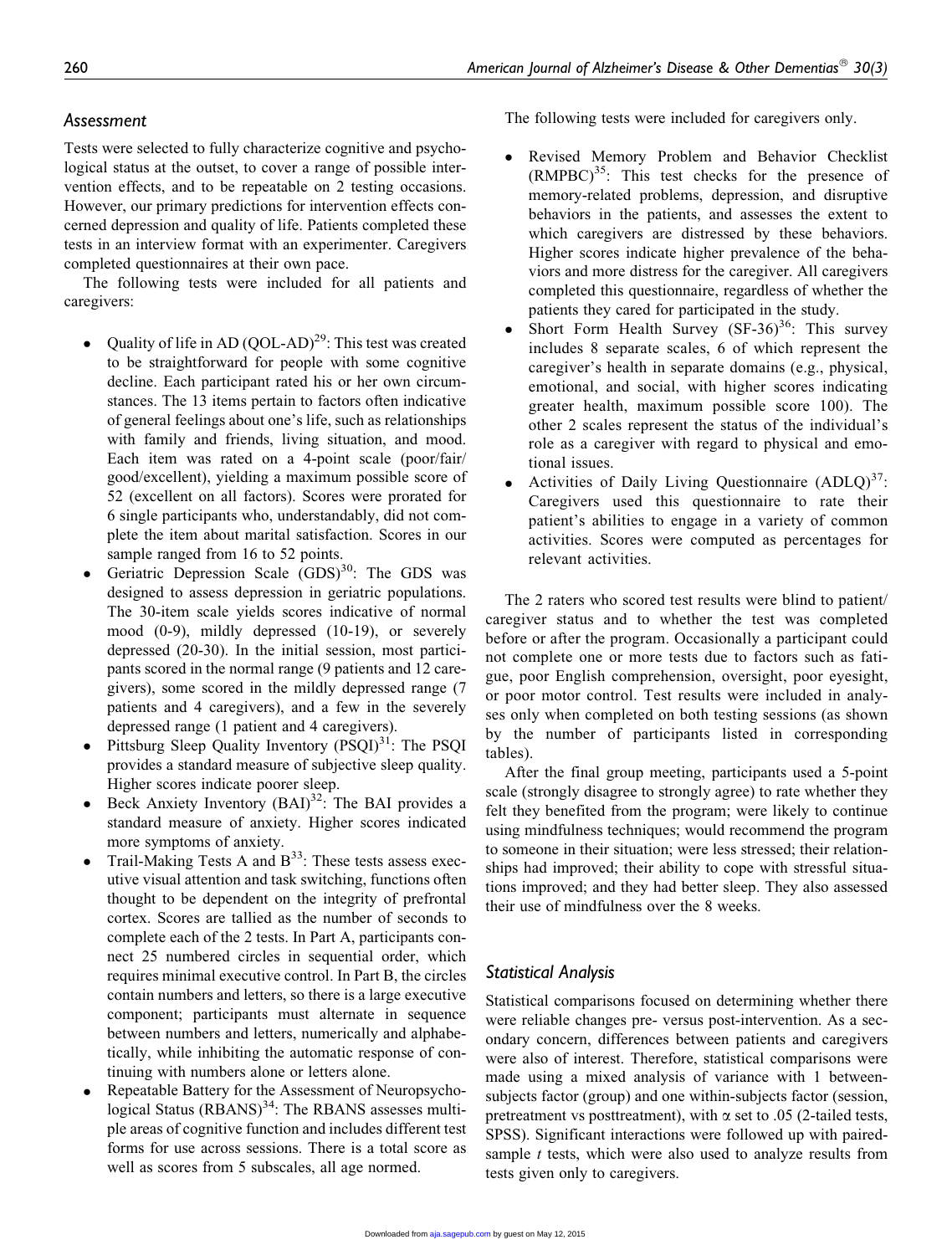#### Table 3. Participant Comments.

''Mindfulness helped me be more compassionate and thoughtful toward my elderly mother. It also helped me to live in the moment as well as reduce the adverse reaction to stress.'' (Caregiver)

''I really appreciated being in a group that encouraged solo detachment from the rat-race and getting in touch with myself. The overload of stressors didn't ease, but my sense that I'm coping better than I had thought (and as time went on, better than I was coping), gave me more energy and focus to deal with what I must." (Participant with memory complaints)

"I think of the class when I feel myself getting upset, and it calms me." (Caregiver)

''A wonderful experience for learning new ways of being—for learning how to become more aware of all aspects of my life, for seeing the value of doing a mindfulness practice. This is such an important piece of living with the stressors of being a caregiver." (Caregiver)

''The 8-week program was a short period to cause any big change in my life—but as I continue to deal with the stress of my husband's illness I hope to continue to use some of the mindfulness techniques to find more calmness and deal with my anger and fear of Alzheimer's.'' (Caregiver)

''I am very grateful for having this opportunity to learn new techniques for dealing with stress, which I have begun to incorporate in my life. The presentation, pace, expectations and ambiance were near perfect—I only wish there were a follow-up class available!'' (Caregiver) "The sharing of experiences among the group was very helpful." (Caregiver)

''It has added a perspective that I have found helpful. Instructive and not a waste of time.'' (Patient)

''I think the group interaction was good and it was reassuring to know that others feel stressed by the situation. I think it was interesting to sense the caregivers had much more stress and anxiety than the Alzheimer's patients. I hope my husband has gained the knowledge and acceptance of his disability to be more open and receptive to help.'' (Caregiver)

|  |  |  |  |  |  | Table 4. Results for Tests Given to Patients and Caregivers. <sup>a,b</sup> |
|--|--|--|--|--|--|-----------------------------------------------------------------------------|
|--|--|--|--|--|--|-----------------------------------------------------------------------------|

|                             | Number of<br>Participants | <b>Combined Group</b> |                              | Patient Group  |                  | Caregiver Group |                 |
|-----------------------------|---------------------------|-----------------------|------------------------------|----------------|------------------|-----------------|-----------------|
| Measure                     |                           | Pre                   | Post                         | Pre            | Post             | Pre             | Post            |
| <b>OOL-AD</b>               | 35                        | $37.4 + 1.3$          | $39.2 + 1.3*$                | $36.2 + 1.5$   | $38.4 + 1.5*$    | 38.6 $\pm$ 2.1  | $40.1 + 1.9*$   |
| <b>GDS</b>                  | 37                        | $9.3 + 1.2$           | $8.0 + 1.1*$                 | 9.7 $\pm$ 1.4  | $8.1 + 1.2*$     | 9.0 $\pm$ 1.9   | $7.9 + 1.9*$    |
| <b>PSQI</b>                 | 37                        | $7.0 + 0.7$           | $6.1 + 0.7$                  | $5.1 + 0.9$    | $4.3 + 0.9$      | $8.6 + 1.0$     | 7.7 $\pm$ 1.0   |
| <b>BAI</b>                  | 36                        | $9.1 + 1.6$           | $8.3 + 1.8$                  | $8.7 + 2.3$    | $9.2 + 3.3$      | $9.5 + 2.2$     | $7.6 + 1.8$     |
| Trails A                    | 31                        | $63.3 + 1.9$          | $59.0 + 1.9$                 | 88.8 $\pm$ 4.7 | $88.1 + 4.4$     | $36.0 + 0.8$    | $28.0 + 0.5$    |
| Trails B                    | 25                        | $124.9 + 15.6$        | $106.1 + 12.3* 202.0 + 24.3$ |                | $161.9 + 22.8^*$ | $81.6 + 9.3$    | $74.7 + 6.2$    |
| <b>RBANS</b>                |                           |                       |                              |                |                  |                 |                 |
| Total index                 | 29                        | $85.4 \pm 3.8$        | $86.2 + 3.4$                 | $69.4 + 3.8$   | 72.8 $\pm$ 4.6   | $100.3 + 3.4$   | 98.8 $\pm$ 1.7  |
| Immediate memory            | 31                        | 87.1 $\pm$ 4.2        | $89.8 + 4.2$                 | $71.1 + 4.8$   | 74.0 $\pm$ 5.6   | $102.1 \pm 4.2$ | $104.7 \pm 2.7$ |
| Visuospatial/constructional | 31                        | $83.6 + 2.5$          | 86.2 $\pm$ 2.5               | $76.1 + 2.7$   | $81.7 + 3.9$     | $90.6 + 3.1$    | $90.4 + 2.6$    |
| Language                    | 31                        | $89.2 + 3.3$          | $95.2 + 3.1*$                | $80.7 + 4.7$   | $85.3 + 4.3$     | $97.1 + 3.8$    | $104.6 + 2.7$   |
| <b>Attention</b>            | 30                        | $95.3 + 3.9$          | $96.3 + 3.3$                 | 83.0 $\pm$ 4.9 | $86.5 + 3.9$     | $107.5 + 4.1$   | $106.1 + 3.9$   |
| Delayed Memory              | 31                        | $79.5 + 4.5$          | 81.9 $\pm$ 4.3               | $58.9 + 5.0$   | $64.4 + 5.8$     | $98.8 + 2.1$    | $98.3 + 2.2$    |

Abbreviations: QOL-AD, quality of life (AD); GDS, Geriatric Depression Scale; PSQI, Pittsburg Sleep Quality Inventory; BAI, Beck Anxiety Inventory; RBANS, Repeatable Battery for the Assessment of Neuropsychological Status; SEM, standard error of the mean.

<sup>a</sup> Mean scores  $\pm$  SEM.<br>**bSignificant pro-post** d

 $\mathrm{^{b}Significant}$  pre–post differences indicated by  $\mathrm{*}$  (see text).

## Results

#### Posttreatment Questionnaires

Although our primary emphasis was on results from the assessment battery, participants also shared their impressions of the program during the posttreatment interview. A rating of agreement or strong agreement (4 or 5) was found for 84% of the participants who felt they benefited from the program, 89% who said they would continue with the mindfulness techniques, and 89% who said they would recommend the program to someone in their situation. Likewise, 69% felt less stressed since starting the program, 50% felt their relationships had improved, and 75% felt their ability to cope with stressful situations had improved. An improvement in sleep was noted by 40%, although many did not have any sleep problems initially.

With respect to use of the mindfulness strategies learned during the program, 71% agreed with the statement that they used mindfulness regularly. Informal evaluations that participants provided were also notable. A sample of specific comments from the participants is shown in Table 3.

## Psychological Tests

Test results were useful for characterizing the cognitive and the emotional status in both types of participant and for determining whether there were systematic changes following the intervention. Table 4 shows summary results from tests given to patients and caregivers, and Table 5 shows summary results for tests given only to caregivers. To estimate the effects of the mindfulness program, we first considered change scores from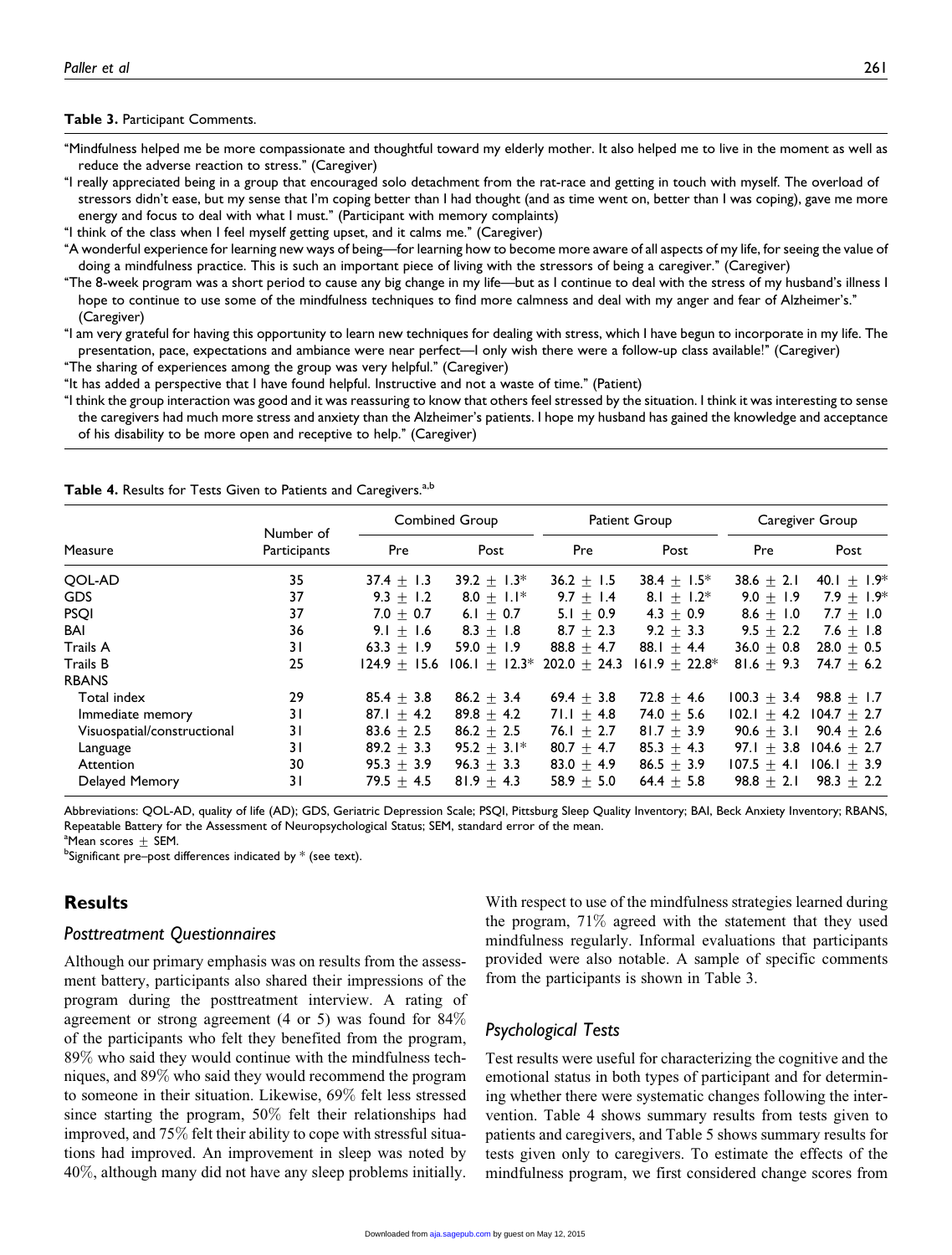Table 5. Results for Tests Given to Caregivers Only.<sup>a,b</sup>

|                                    | Number of       | Caregiver Group           |                            |  |  |
|------------------------------------|-----------------|---------------------------|----------------------------|--|--|
| Measure                            | Participants    | Pre                       | Post                       |  |  |
| RMPBC—Patient                      | 20              | $37.5 + 4.9$              | $36.2 \pm 4.9$             |  |  |
| RMPBC-Caregiver                    | 19 <sup>°</sup> | $28.8 + 7.9$              | $22.3 \pm 7.9^*$           |  |  |
| ADLO, %                            | 17              | $52.4 + 4.3$              | 53.2 $\pm$ 3.9             |  |  |
| Health Survey Well-being Subscales |                 |                           |                            |  |  |
| Physical                           | 19              | $77.4 + 4.9$ $76.8 + 4.9$ |                            |  |  |
| Energy                             | 19              | $52.6 + 15.1 60.0 + 15.1$ |                            |  |  |
| Emotional                          | 19              |                           | $66.3 + 22.3$ 73.0 + 22.3  |  |  |
| Social                             | 19              |                           | $73.1 + 15.2$ 79.6 + 15.2  |  |  |
| Pain                               | 19              |                           | $70.7 + 12.7$ 68.3 + 12.7  |  |  |
| General                            | 19              | $69.2 + 6.2$ 72.3 + 6.2   |                            |  |  |
| Total                              | 19              |                           | $66.7 + 10.1$ 72.9 + 10.1  |  |  |
| Caring role-                       | $\overline{19}$ |                           | $68.4 + 17.8$ 82.9 + 17.8* |  |  |
| Physical issues                    |                 |                           |                            |  |  |
| Caring role-                       | 19              |                           | $52.6 + 27.9$ 70.2 + 27.9* |  |  |
| <b>Emotional issues</b>            |                 |                           |                            |  |  |

Abbreviations: RMPBC, Revised Memory Problem and Behavior Checklist;

ADLQ, Activities of Daily Living Questionnaire; SEM, standard error of the mean. <sup>a</sup>Mean scores  $\pm$  SEM.<br><sup>b</sup>Significant pro-post d

 $\mathrm{^{b}S}$ ignificant pre–post differences indicated by  $\mathrm{*}$  (see text).

the 2 administrations of the test battery. Of secondary interest, we report results as a function of group, although benefits were usually similar in the 2 groups. These results confirmed the indications provided by the posttreatment questionnaire, in that clear improvements were found in measures of quality-of-life and depressive symptoms.

Quality of life. An average increase of 1.8 points (standard error  $[SE] = 0.5$ ) was observed from the initial session to the subsequent session (main effect of session,  $F_{1,33} = 15.06, P < .001$ ). Mean QOL scores did not differ significantly between patients and caregivers (main effect of group,  $F_{1,33} = 0.63$ , not significant [ns]), and the improvement was similar in the 2 groups (session by group interaction,  $F_{1,33} = 0.46$ , ns). The improvement amounted to 2.1 points for the patient group and 1.5 points for the caregiver group.

Depression. Participants showed improvement following the intervention, as average scores decreased 1.4 points ( $SE =$ .7) from the initial session to the subsequent session. The improvement was significant in the full sample ( $F_{1,35} = 4.16$ ,  $P = .049$ ) but tended to be greater in those who were depressed initially. In particular, of the 16 participants who scored 10 or greater initially, 13 improved and 3 remained stable. Mean scores did not differ significantly between patients and caregivers ( $F_{1,35} = 0.05$ , ns), and the improvement was similar in the 2 groups ( $F_{1,35} = 0.11$ , ns).

One participant registered an unusually large pre–post increase in GDS score (8 to 22). In a further analysis with data from this outlier excluded, the average depression score decreased by 1.7 points ( $F_{1,34} = 11.28, P = .002$ ). In this analysis, the improvement amounted to 1.6 points for the patient group and 1.9 points for the caregiver group. Although the absolute magnitude of these effects is small, these values should be interpreted in light of the fact that 70% of the participants started out in the normal range, such that in most participants there was very little room for improvement.

Sleep quality. On average, caregivers indicated poorer sleep quality than did patients ( $F_{1,35} = 7.26$ ,  $P = .011$ ). At initial testing, many participants registered no sleep difficulties. There were 24 participants with scores of 5 or greater, indicating at least a mild sleep problem. Of note, given that successful long-term memory storage likely depends on memory processing during sleep, both subjective measures and electroencephalogram measures of poor sleep in patients with MCI are associated with poor memory retrieval the next day. $38,39$ 

Participants tended to show less sleep disturbance after training, with an average improvement of 0.8 points, but this difference was marginal ( $F_{1,35} = 2.95$ ,  $P = .095$ , ns). Among the 24 participants who registered sleep problems initially, two-thirds improved over the course of the study. In this subset of 24 participants, there was a significant improvement of 1.5 points ( $F_{1,22} = 4.72$ ,  $P = .041$ ). The PSQI improvement amounted to an improvement of 1.9 points for the patient subgroup with sleep problems and 1.2 points for the caregiver subgroup with sleep problems (no difference between groups,  $F_{1,22} = 0.20$ , ns).

Anxiety. The BAI showed a trend for reduced anxiety after training, particularly in caregivers. This trend was nonsignificant  $(F_{1,34} = 0.29, \text{ns})$  as was the group effect  $(F_{1,34} = 0.02, \text{ns})$  and the interaction ( $F_{1,34} = 0.81$ , ns). Although 36 individuals completed this test, 2 individuals were outliers who showed very large increases in anxiety not caused by the mindfulness training but rather related to other life events. Without these 2 individuals, the decrease in anxiety was significant ( $F_{1,32}$  = 5.32,  $P = .028$ ) and amounted to a change of 2.2 points from before to after treatment.

Patient behavior and Caregiver distress. No significant changes were found in the patient behaviors subscale of the RMPBC  $(t_{19} = 0.64, \text{ns})$ , but there was a marginal improvement in the caregiver role subscale, as caregivers expressing a trend for a decrease of their own distress with respect to patient problems (mean decrease of 6.5 points,  $t_{18} = 1.83, P = .08, \text{ns}$ ).

Activities of daily living. No significant change was found in the ADLQ ( $t_{16} = 0.73$ , ns).

Caregiver health. No significant changes were observed on SF-36 scores except the 2 scales representing the status of the individual's role as a caregiver with regard to physical and emotional issues. These 2 scores showed improvement over the course of the intervention. In an analysis of average scores from these 2 measures, caregivers showed a mean improvement of 16.0 points ( $t_{18} = 2.13, P = .047$ ).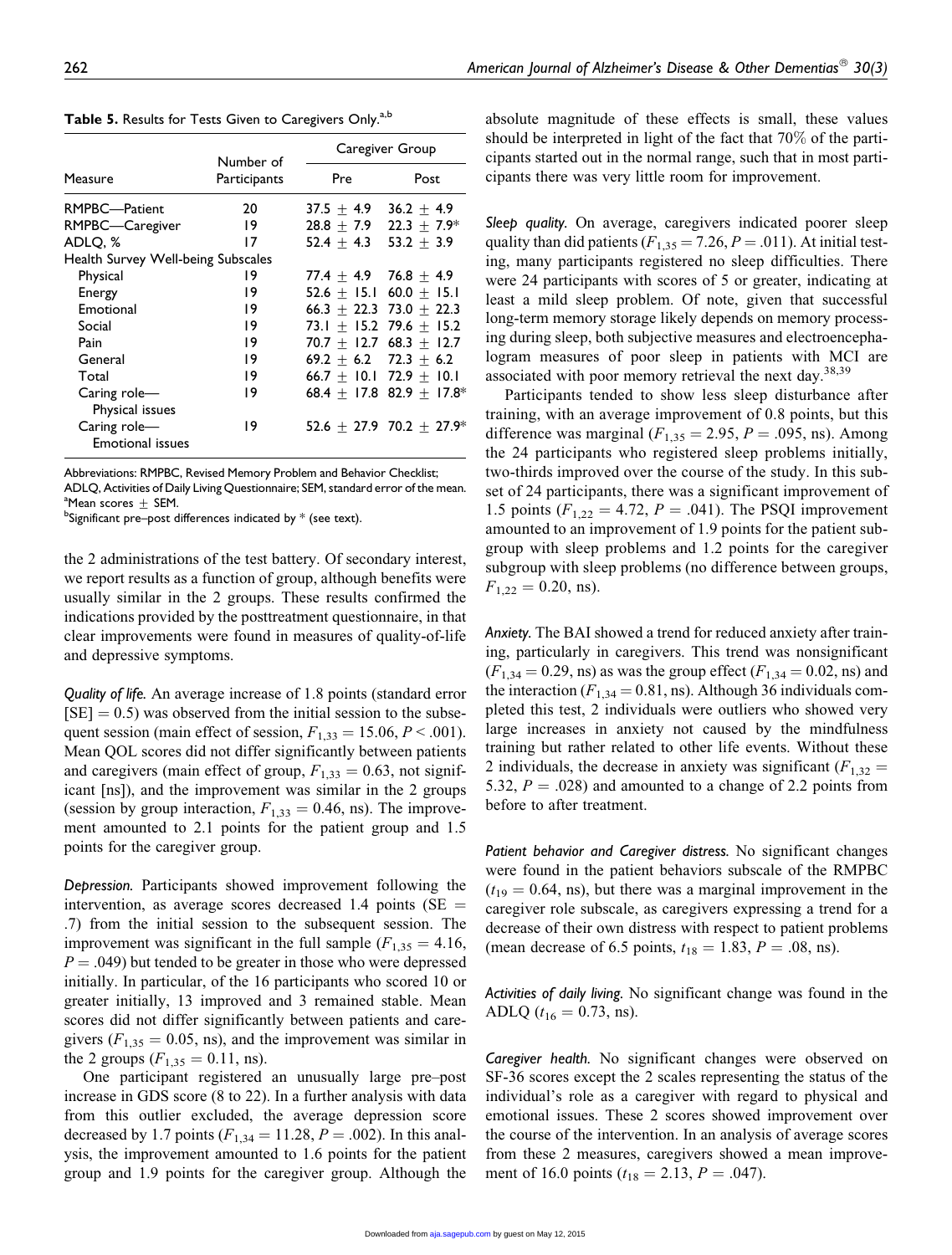## Cognitive Tests

Trail making. There was no significant overall change in scores for Part A ( $F_{1,29} = 1.7, P = .20$ , ns), and the session by group interaction was also nonsignificant  $(F_{1,29} = 1.17, P = .29, \text{ns}).$ Unsurprisingly, patients performed more poorly than caregivers ( $F_{1,29} = 9.13$ ,  $P = .005$ ). The much more difficult Part B showed a different pattern of results, including a significant overall improvement of 18.8 seconds ( $F_{1,23} = 11.11, P = .03$ ). Again, patients performed more poorly than caregivers ( $F_{1,23} =$ 29.42,  $P < .001$ ). Furthermore, the improvement was not equivalent in the 2 groups ( $F_{1,23} = 5.56$ ,  $P = .027$ ). Indeed, an improvement in the time taken to complete the test was observed in the patient group (40.1 seconds,  $t_8 = 2.65$ ,  $P =$ .03) but not in the caregiver group ( $t_{15} = 1.08, P = .30, \text{ns}$ ).

The finding that patients improved on Part B but not on Part A may have reflected the fact that different patients were able to complete the 2 parts. Accordingly, an additional analysis for Part A was restricted to the 9 patients who provided results for both parts. We found a nonsignificant change in this subgroup  $(t<sub>8</sub> = 1.13, P = .29)$ , which confirms the prior dissociation and suggests that the selective improvement for Part B may reflect its greater demand on cognitive control.

Additional cognitive measures. For the 5 RBANS subscale scores, caregivers performed significantly better than patients ( $F \geq$ 10.83,  $P \leq .003$ ). The corresponding percentile score on the total index, prior to treatment, was 47.0 for the caregiver group (i.e., close to the age-adjusted median) and 7.8 for the patient group. The session by group interaction was nonsignificant in each case ( $F \le 2.46$ ,  $P \ge .13$ , ns). There were no significant effects of session ( $F \leq 1.73$ ,  $P \geq .18$ , ns) with one exception, as an improvement was observed for the language subscale  $(F_{1,29} = 5.20, P = .03)$ . This improvement primarily reflects a change in the semantic fluency test. Participants named as many exemplars from a designated semantic category in 60 seconds and they named 2.8 more words after than before training ( $t_{31} = 2.35$ ,  $P = .03$ ). However, part of this improvement may reflect learning from the first test session. Although the RBANS is repeatable, there may be carryover effects that complicate apparent improvements. Notably, however, there were trends on many subscales for patient improvements, which is remarkable because patients would normally show a cognitive decline, although often not to a noticeable degree across only 2 to 3 months. For example, patients showed improvements after training on various individual tests, including the list recall test (recall improved by 0.5 items,  $t_{14} = 2.14$ ,  $P = .047$ ) and on the coding test (mean improvement of 3.1 points,  $t_{15} = 2.37$ ,  $p = .03$ ). Also, caregivers improved on the figure recall test, with a mean improvement of 1.7 points ( $t_{15} = 2.97, P = .01$ ).

## **Discussion**

The present study tested the primary hypothesis that patients and caregivers would experience improvements in well-being and mood after completing a mindfulness-training program. Results confirmed this hypothesis, both with informal responses provided following the treatment and with pre–post comparisons on various test measures. We can thus conclude that (1) a mindfulness intervention of this sort can be run effectively with mixed groups of patients and caregivers together; (2) this intervention can produce benefits that are deemed valuable by the participants; and (3) such treatments should be offered to other individuals in these circumstances. We discuss each of the specific benefits in turn, along with an analysis of the strength of the inferences that can be drawn from the results.

Participants reported that they were pleased to have participated in the mindfulness program. Given the gravity of a neurodegenerative disorder for both patients and caregivers, it is important to offer them additional ways to cope with the many stressful aspects of this situation. In this case, it was common for patients and caregivers to value the mindfulness techniques they learned and to believe that they had benefited from the program.

In formal tests, clear-cut improvements were found for both patients and caregivers in measures of quality of life and in measures of depression. The corresponding 2 tests (QOL-AD and GDS) were specifically designed for elderly individuals. Although the average improvement in depression was numerically small, this effect must be considered in light of the fact that most participants were not significantly depressed at the initial time point. For many individuals with low scores initially (indicating minimal depressive symptomatology), a large improvement was not possible. Moreover, we did not preferentially recruit individuals with depression for this intervention. An alternative strategy would be to conduct a post-hoc analysis restricted to data from individuals with initial scores showing that they were depressed, but that strategy could lead to a spurious improvement (due to regression to the mean). The significant improvement with the full sample, as found, is thus most convincing. A parallel argument applies for the quality-of-life measure.

An important consideration not addressed in this study is how long these improvements last. A reasonable speculation is that the persistence of these benefits depends on the extent to which people continue to practice the skills that they learned.

The improvements in quality of life and depression observed shortly after the final group session should not be overinterpreted, in that logically they could reflect nonspecific factors rather than mindfulness training per se. That is, test scores might improve (1) due to taking the same assessment battery twice, (2) due to the positive influence of weekly meetings with other participants and with a caring group leader, or (3) from expecting benefits because of the personal effort invested and suggestions from others that such training is beneficial. For these 2 measures of quality of life and depressive symptoms, improvements are unlikely to arise merely from repeated testing. However, the present study did not include comparison groups to determine whether the same benefits would arise from weekly meetings with a group and a group leader but without mindfulness training.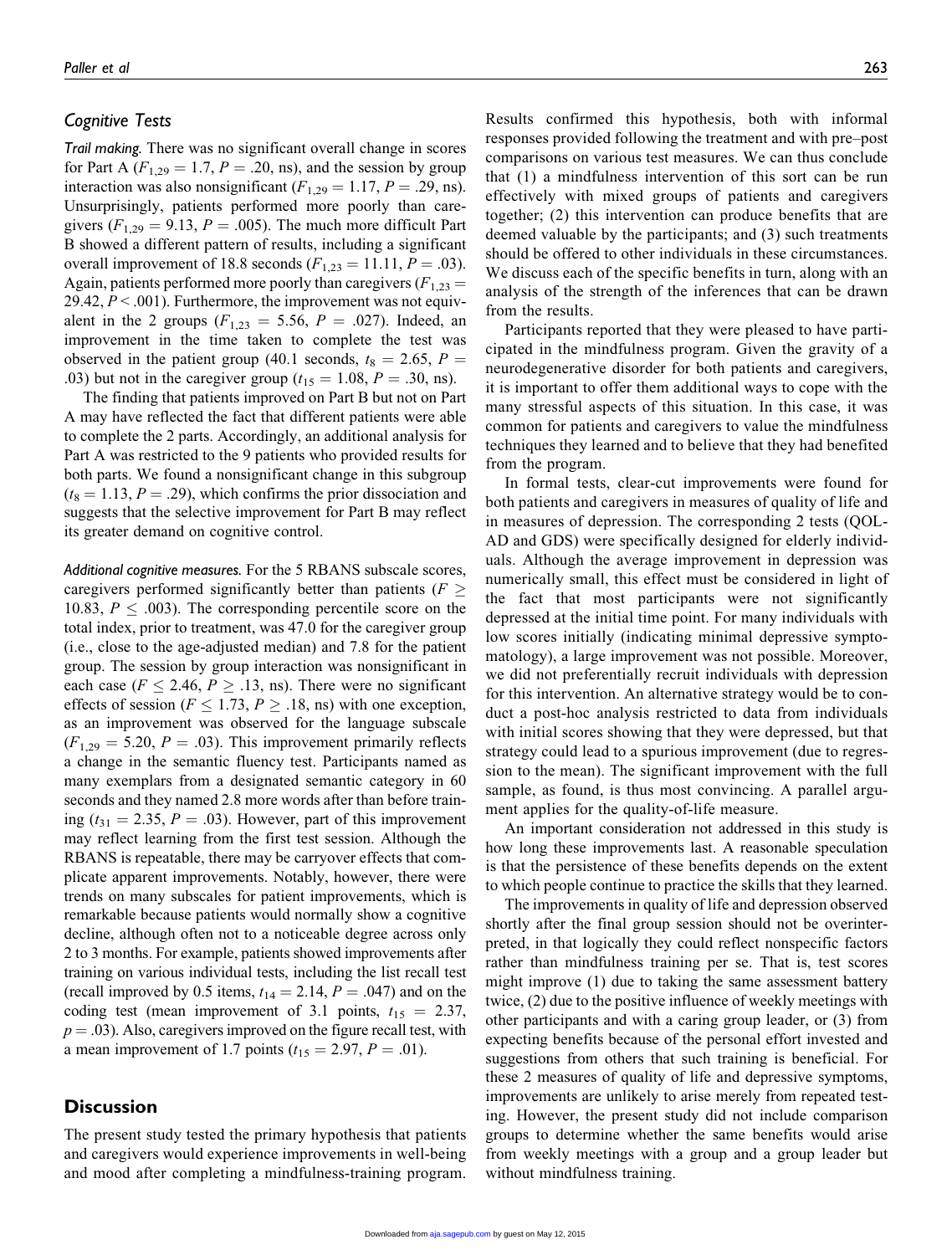Indeed, the present study provides the groundwork needed to justify randomized control trials to determine whether a program of mindfulness training is superior to other conceivable programs. Such a trial could include a passive control condition for 8 weeks, or an active control condition using a sham therapy with the same nonspecific factors but without specific mindfulness training ingredients thought to be beneficial. However, many aspects of the program might contribute to benefits. Passive control conditions (e.g., waiting list or treatment as usual) would lack social factors and expectations that might contribute to beneficial outcomes. Multiple future studies might thus be needed to determine whether mindfulness training per se was the source of the benefits. What factors should be controlled for in such studies? An active control condition might need some other sort of training presented by a leader conveying equivalent confidence of potential benefits of the procedures. Benefits could conceivably arise from expectations produced during recruitment as well as during the sessions or because of the camaraderie and social support that can develop among members of a group. It may be very difficult to control for all potentially relevant factors in any single study. Furthermore, ethical considerations would argue against subjecting patient and caregiver participants to an 8-week treatment thought to be without any benefit. A randomized control design with 2 beneficial procedures could provide participants with something to gain no matter which random assignment they received, and interpretations could still be useful if mindfulness training was shown to provide distinctive benefits.

We ran a pilot study to test one possible procedure for an active control group, an 8-week program of working-memory training. This training could be predicted to have cognitive benefits but not benefits in quality of life or depression. Participants can generally increase their working-memory span as a function of practice, $40,41$  and the training can be introduced in a way that emphasizes potential benefits of increased working memory in daily life. Such an active control condition could be matched with the mindfulness intervention in many respects, and pilot results suggested that it did not produce pre–post changes in the psychological tests.

Yet, a randomized control design can pose challenges for recruitment. Participants would be randomly assigned to one type of training or the other only after being recruiting for either possible training. In our experience, patients and caregivers struggling with the repercussions of the disease often found the extra unknowns of randomization too much to handle. Many potential participants are already reluctant to make a weekly commitment over the required time period. Although a randomized control design could help determine the degree to which specific factors contribute to beneficial effects, that goal must be balanced against the suffering that might be reduced by treating the full range of those in need of help. Those willing to participate in a study with random assignment to treatment condition might be a biased subset of the larger group of individuals in need. Conclusions from the present results are limited in that the apparent benefits of mindfulness training were not compared to those of any

of the conceivable active control conditions. Nonetheless, other investigators have already reported comparable benefits of mindfulness training using suitable active control procedures.<sup>7,8,42</sup> Thus, the present results provide a further basis to be optimistic that the mindfulness intervention can be fruitfully applied in groups of patients and caregivers. The overall picture is thus in strong support of the feasibility of such a program, as also suggested by the related approaches used by other investigators.<sup>19,35,43,44</sup> As argued previously, patients in the earliest stages of AD can probably learn the skills, and their learning can be supported by the assistance of a caregiver who is learning the same skills from the same intervention.

Although improvements in quality of life and depression were robust enough to be evident in our small, diverse sample, other psychological tests did not show significant improvement. There was thus some specificity in the type of benefit achieved. The anxiety measure showed no pre–post change overall, although it did show an improvement in an analysis that excluded 2 outliers who registered high levels of anxiety during the posttreatment test. It is possible that anxiety reduction is another potential benefit of the program, but criteria for outlier exclusion can be ambiguous, and sampling only 2 time points across a 3-month period may be a shortcoming. For example, an individual might be distressed for a particular reason on the testing day, especially in this population. Perhaps future studies could attempt to account for such circumstances by including a life-event stress scale. Also, sampling psychological variables repeatedly over an extended period of time after the intervention might be useful for minimizing the influence of periodic emotional fluctuations and also allow for charting the persistence of any improvement.

The sleep quality measure showed an improvement only after excluding data from individuals who showed highquality sleep on the initial test. Perhaps sleep quality can be improved if participants in the intervention come to the program with existing sleep problems. Such a conclusion is unwarranted in this case, however, due to the possibility that these data were influenced by regression to the mean; if some participants showed poor sleep quality merely due to random variation, then later it might be the case that those same patients no longer show poor sleep quality, which could contribute to an apparent improvement. Likewise, if we had used a criterion level of impairment as an inclusion requirement for participation, regression to the mean might have been a general problem with other outcome measures. In any event, the magnitude and consistency of the sleep quality improvement, along with the fact that a variety of different measures showed improvement, casts some doubt on a regression-to-the-mean interpretation.

Caregivers appeared to become less distressed about patient problems after the intervention (as specifically examined via the Revised Memory Problem and Behavior Checklist). This kind of change in distress is intriguing, as it fits with the general orientation of mindfulness training toward showing how suffering can be decreased although a patient's behavior shows a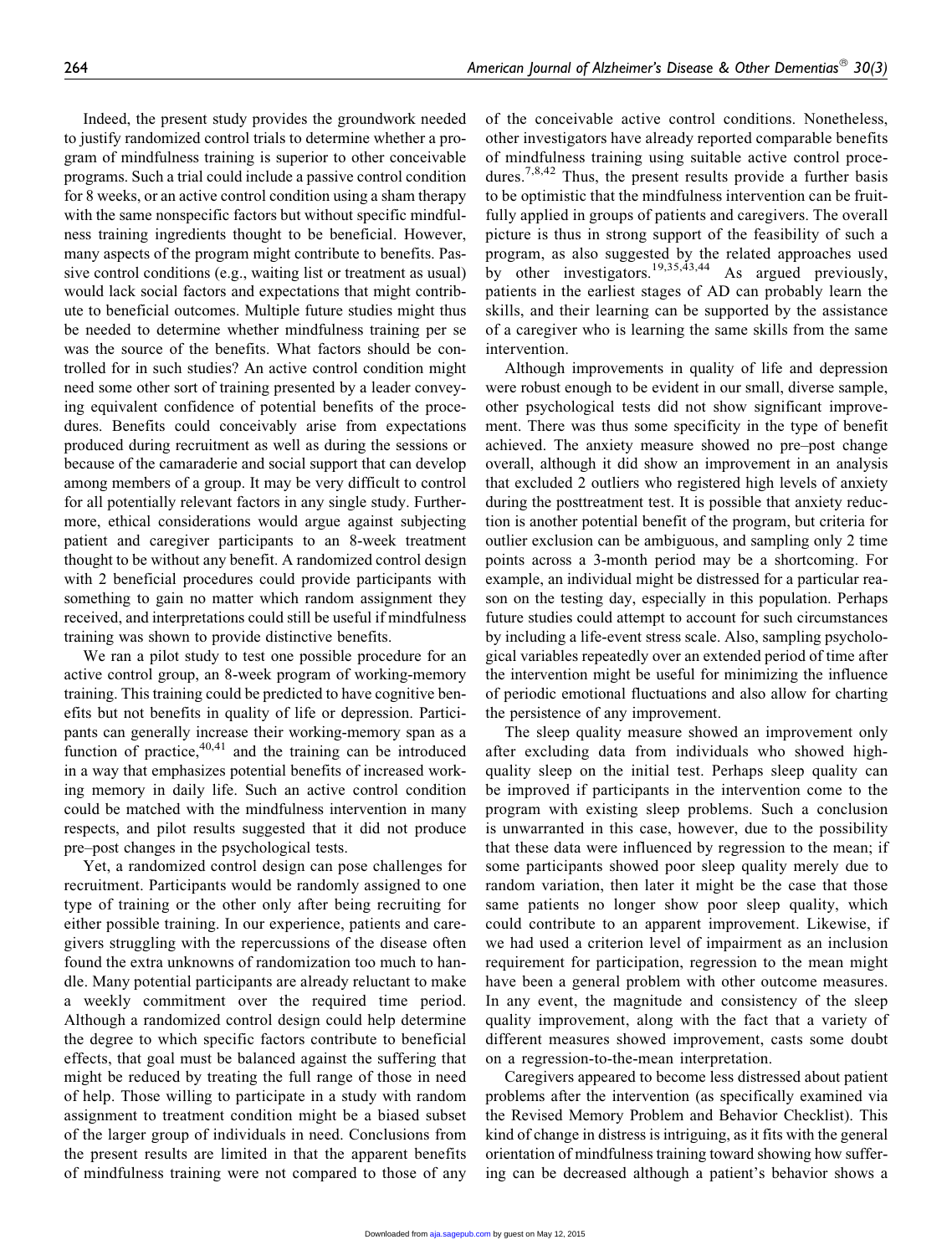steady decline. This trend is therefore worthy of further investigation. The possibility of a beneficial result in this regard received further support from 2 scales in the Health Survey showing that caregivers experienced less distress in the caregiver role.

Cognitive improvements were seen on the Trail-Making Test in patients, perhaps reflecting improvements in cognitive control, visual attention, and/or task switching. An improvement was also found in semantic fluency, but this improvement may merely reflect repeated testing, as individuals are likely to learn better strategies for producing exemplars during initial testing. Overall, the cognitive improvements found, including those on recall, were not specifically predicted in advance, so conclusions regarding these improvements should await additional evidence. Yet, it is plausible that cognitive improvements could be derived indirectly from mindfulness training, as intrusive emotional responses or anxiety can be detrimental for various cognitive functions.<sup>45</sup>

Alistair Smith<sup>22</sup> made a strong case for offering mindfulness training to older people. He argued that they are highly receptive to this training and that there is great need due to the high incidence of depression and anxiety. Mindfulness training offered in small groups could be quite cost effective compared to other therapies, and, as Smith noted, a key advantage is that it ''works with people's abilities rather than focusing on problems," $^{22(p194)}$  providing an enhanced sense of control and empowering people against the stigma of mental disease and of old age.

Beneficial interventions for caregivers of patients with neurodegenerative disorders are urgently needed.<sup>46</sup> Such interventions may be especially helpful with respect to their interpersonal interactions with others, including the patient, to the extent that the intervention can enhance compassion in the caregivers.<sup>47</sup> Indeed, other studies have shown that mindfulness training can lead to an increase in compassionate behavior.<sup>48</sup>

In sum, our results showed that mindfulness training can be helpful both for patients with neurodegenerative disorders (such as early-stage AD) and for family members who act as caregivers. Further tests are needed to determine how this sort of intervention would compare with other possible strategies and how it could be combined with other activities commonly used in caregiver–patient support groups. We also do not know whether the specific benefits described here are long lasting, or whether reduced feelings of distress in caregivers might indirectly benefit the patients, and vice versa. Although an active–control group and random assignment to condition might have allowed stronger conclusions about the active ingredients of the intervention, this concern is lessened due to reports of comparable benefits in controlled studies of similar interventions with other clinical populations,  $42,49-51$  although clearly further studies are needed in this regard. Providing mindfulness training to patients and caregivers together may have multiple advantages, including improved interpersonal relationships, which could be tested in various ways. Future

studies could also determine whether there are specific neural changes or other measures that may help in selecting individuals most likely to benefit from mindfulness training. Our conclusion about the benefits that could be expected from mindfulness interventions for quality of life, depression, and other outcome measures must be considered in light of these outstanding questions. Nonetheless, our results show with certainty that a mindfulness intervention can be tailored for patients and caregivers in a way that participants find valuable.

## Acknowledgments

We are grateful to those who volunteered as participants and to the many colleagues who provided helpful advice during the course of this project. We are also thankful for assistance from the Cognitive Neurology and Alzheimer's Disease Center at Northwestern University (grant NIH P30 AG13854) and the North Shore Senior Center.

#### Declaration of Conflicting Interests

The authors declared no potential conflicts of interest with respect to the research, authorship, and/or publication of this article.

#### Funding

The authors disclosed receipt of the following financial support for the research, authorship and/or publication of this article: This work was supported by the Retirement Research Foundation; the Alzheimer's Disease Research Fund of the State of Illinois Department of Public Health; the Mind and Life Institute; the National Institute of Aging [P30 AG13854]; and the Department of Psychology, Northwestern University.

#### References

- 1. Eneida M, Foxe D, Leslie F, et al. The impact of dementia severity on caregiver burden in frontotemporal dementia and Alzheimer disease. Alzheimer Dis Assoc Disord. 2013;27(1): 68-73.
- 2. Mohamed S, Rosenheck R, Lyketsos CG, Schneider LS. Caregiver burden in Alzheimer disease: cross-sectional and longitudinal patient correlates. Am J Geriatr Psychiatry. 2010;18(10): 917-927.
- 3. Schulz R, O'Brien AT, Bookwala J, Fleissner K. Psychiatric and physical morbidity effects of dementia caregiving: prevalence, correlates, and causes. Gerontologist. 1995;35(6): 771-791.
- 4. McIlvane JM, Popa MA, Robinson B, Houseweart K, Haley WE. Perceptions of illness, coping, and well-being in persons with mild cognitive impairment and their care partners. Alzheimer Dis Assoc Disord. 2008;22(3):284-292.
- 5. Vitaliano PP, Zhang J, Scanlan JM. Is caregiving hazardous to one's physical health? A meta-analysis. Psychol Bull. 2003; 129(6):946-972.
- 6. Kabat-Zinn J. Full Catastrophe Living: Using the Wisom of your Body and Mind to Face Stress, Pain and Illness. New York: Random House; 1990.
- 7. Bohlmeijer E, Prenger R, Taal E, Cuijpers P. The effects of mindfulness-based stress reduction therapy on mental health of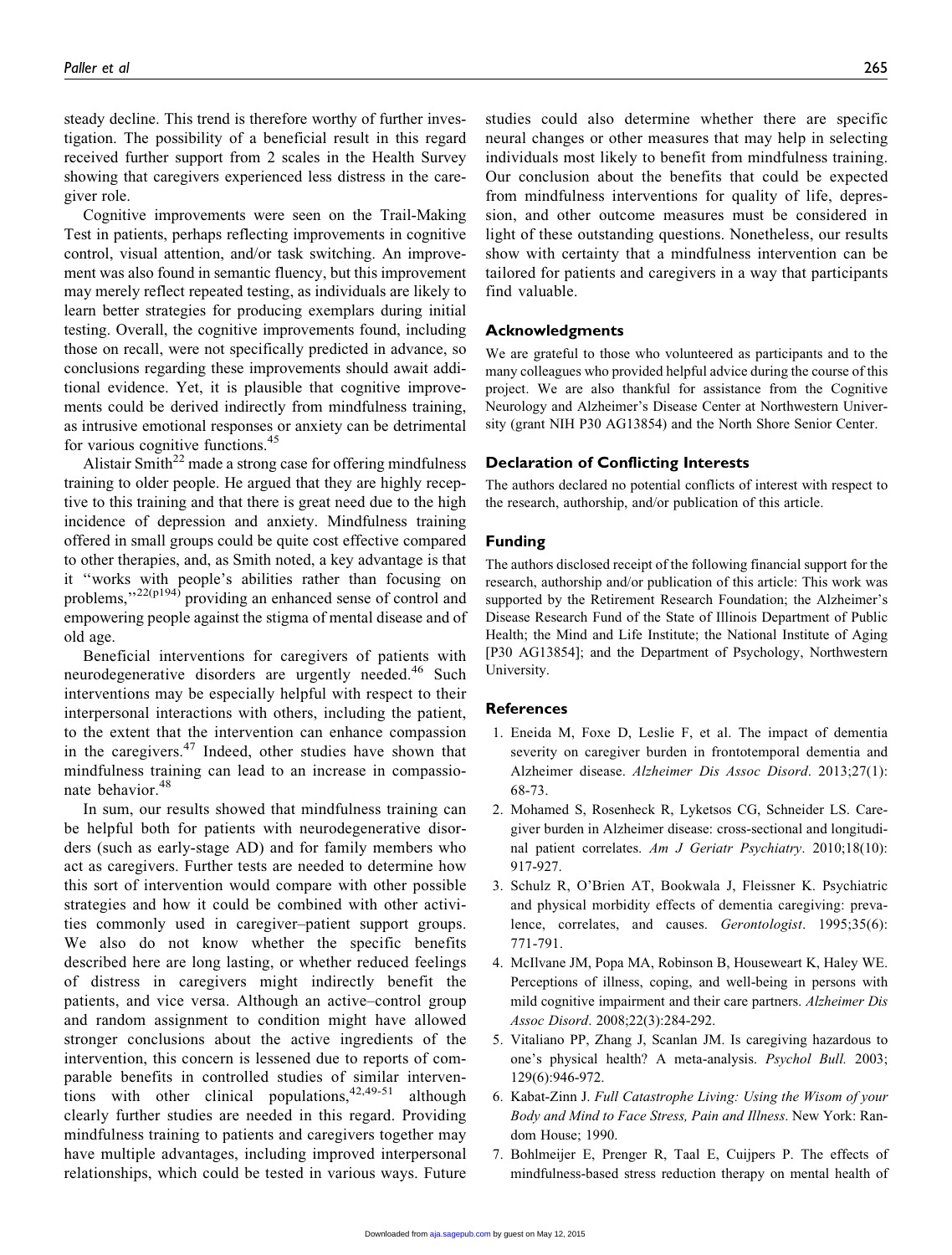adults with a chronic medical disease: a meta-analysis. J Psychosom Res. 2010;68(6):539-544.

- 8. Grossman P, Niemann L, Schmidt S, Walach H. Mindfulnessbased stress reduction and health benefits. A meta-analysis.  $JPsy$ chosom Res. 2004;57(1):35-43.
- 9. Segal ZV, Williams JMG, Teasdale JD. Mindfulness-Based Cognitive Therapy for Depression. 2nd ed. New York: Guilford Press; 2013.
- 10. Sipe WE, Eisendrath SJ. Mindfulness-based cognitive therapy: theory and practice. Can J Psychiatry. 2012;57(2):63-69.
- 11. Goyal M, Singh S, Sibinga EM, et al. Meditation programs for psychological stress and well-being: A systematic review and meta-analysis. JAMA Intern Med. 2014;174(3):357-368.
- 12. Hölzel BK, Carmody J, Vangel M, et al. Mindfulness practice leads to increases in regional brain gray matter density. Psychiatry Res. 2011;191(1):36-43.
- 13. Whitebird RR, KreitzerM, Crain AL, Lewis BA, Hanson LR, Enstad CJ. Mindfulness-based stress reduction for family caregivers: a randomized controlled trial. Gerontologist. 2013;53(4):676-686.
- 14. Waelde LC, Thompson L, Gallagher-Thompson D. A pilot study of a yoga and meditation intervention for dementia caregiver stress. J Clin Psychol. 2004;60(6):677-687.
- 15. Schulz R, O'Brien A, Czaja S, et al. Dementia caregiver intervention research: In search of clinical significance. Gerontologist. 2002;42(5):589-602.
- 16. McBee L. Mindfulnes practice with the frail elderly and their caregivers: changing the practitioner-patient relationship. Top Geriatr Rehabil. 2003;19(4):257-264.
- 17. Halifax J. Being With Dying: Cultivating Compassion and Fearlessness in the Presence of Death. Boston, MA: Shambhala Publications; 2008.
- 18. Hoblitzelle OA. The Majesty of Your Loving: A Couple's Journey through Alzheimer's. Cambridge, MA: Green Mountain Books; 2008.
- 19. McBee L. Mindfulness-Based Elder Care: A CAM Model for Frain Elders and Their Caregivers. New York: Spring Publishing; 2008.
- 20. Kaszniak AL. Meditation, mindfulness, cognition, and emotion: implications for community-based older adult programs. In: Hartman-Stein PE, La Rue A, eds. Enhancing Cognitive Fitness in Adults: A Guide to the Use and Development of Community-Based Programs. New York: Springer; 2011.
- 21. Smith A. Clinical uses of mindfulness training for older people. Behav Cogn Psychother. 2004;32(4):423-430.
- 22. Smith A. ''Like waking up from a dream.'' Mindfulness training for older people. In: Baer RA, ed. Mindfulness-Based Treatment Approaches: Clinicians' Guide to Evidence Base and Applications. San Diego, CA: Elsevier; 2006.
- 23. Fleischman DA. Repetition priming in aging and Alzheimer's disease: an integrative review and future directions. Cortex. 2007; 43(7):889-897.
- 24. Harrison BE, Son GR, Kim J, Whall AL. Preserved implicit memory in dementia: a potential model for care. Am J Alzheimers Dis Other Demen. 2007;22(4):286-293.
- 25. van Halteren-van Tilborg IA, Scherder EJ, Hulstijn W. Motorskill learning in Alzheimer's disease: a review with an eye to the clinical practice. Neuropsychol Rev. 2007;17(3):203-212.
- 26. Westerberg CE, Paller KA, Weintraub S, et al. When memory does not fail: Familiarity-based recognition in mild cognitive impairment and Alzheimer's disease. Neuropsychology. 2006; 20(2):193-205.
- 27. Albert MS, DeKosky ST, Dickson D, et al. The diagnosis of mild cognitive impairment due to Alzheimer's disease: recommendations from the national institute on aging-alzheimer's association workgroups on diagnostic guidelines for Alzheimer's disease. Alzheimers Dement. 2011;7(3):270-279.
- 28. McKhann GM, Knopman DS, Chertkow H, et al. The diagnosis of dementia due to Alzheimer's disease: recommendations from the national institute on aging-alzheimer's association workgroups on diagnostic guidelines for Alzheimer's disease. Alzheimer Dement. 2011;7(3):263-269.
- 29. Logsdon RG, Gibbons LE, McCurry SM, Teri L. Assessing quality of life in older adults with cognitive impairment. Psychosom Med. 2002;64(3):510-519.
- 30. Yesavage JA, Brink TL, Rose TL, et al. Development and validation of a geriatric depression screening scale: a preliminary report. J Psychiatr Res. 1983;17(1):37-49.
- 31. Buysse DJ, Reynolds CF, Monk TH, Berman SR, Kupfer DJ. The pittsburgh sleep quality index: a new instrument for psychiatric practice and research. Psychiatry Res. 1989;28(2): 193-213.
- 32. Beck AT, Steer RA. Manual for the Beck Anxiety Inventory. San Antonio, TX: Psychological Corporation; 1990.
- 33. Tombaugh TN. Trail making test A and B: normative data stratified by age and education. Arch Clin Neuropsychol. 2004;19(2): 203-214.
- 34. Randolph C. Repeatable Battery for the Assessment of Neuropsychological Status. San Antonio, TX: Psychological Corporation; 1998.
- 35. Teri L, Logsdon RG, Uomoto J, McCurry SM. Behavioral treatment of depression in dementia patients: a controlled clinical trial. J Gerontol B Psychol Sci Soc Sci. 1997;52(4):P159-P166.
- 36. Brazier JE, Harper R, Jones NM, et al. Validating the SF-36 health survey questionnaire: new outcome measure for primary care. BMJ. 1992;305(6846):160-164.
- 37. Johnson N, Barion A, Rademaker A, Rehkemper G, Weintraub S. The activities of daily living questionnaire: a validation study in patients with dementia. Alzheimer Dis Assoc Disord. 2004; 18(4):223-230.
- 38. Westerberg CE, Lundgren EM, Florczak SM, et al. Sleep influences the severity of memory disruption in amnestic mild cognitive impairment: results from sleep self-assessment and continuous activity monitoring. Alzheimer Dis Assoc Disord. 2010;24(4):325-333.
- 39. Westerberg CE, Mander BA, Florczak SM, et al. Concurrent impairments in sleep and memory in amnestic mild cognitive impairment. J Int Neuropsychol Soc. 2012;18(3):490-500.
- 40. Buschkuehl M, Jaeggi SM, Hutchison S, et al. Impact of working memory training on memory performance in old-old adults. Psychol Aging. 2008;23(4):743-753.
- 41. Richmond LL, Morrison AB, Chein JM, Olson IR. Working memory training and transfer in older adults. Psychol Aging. 2011;26(4):813-822.